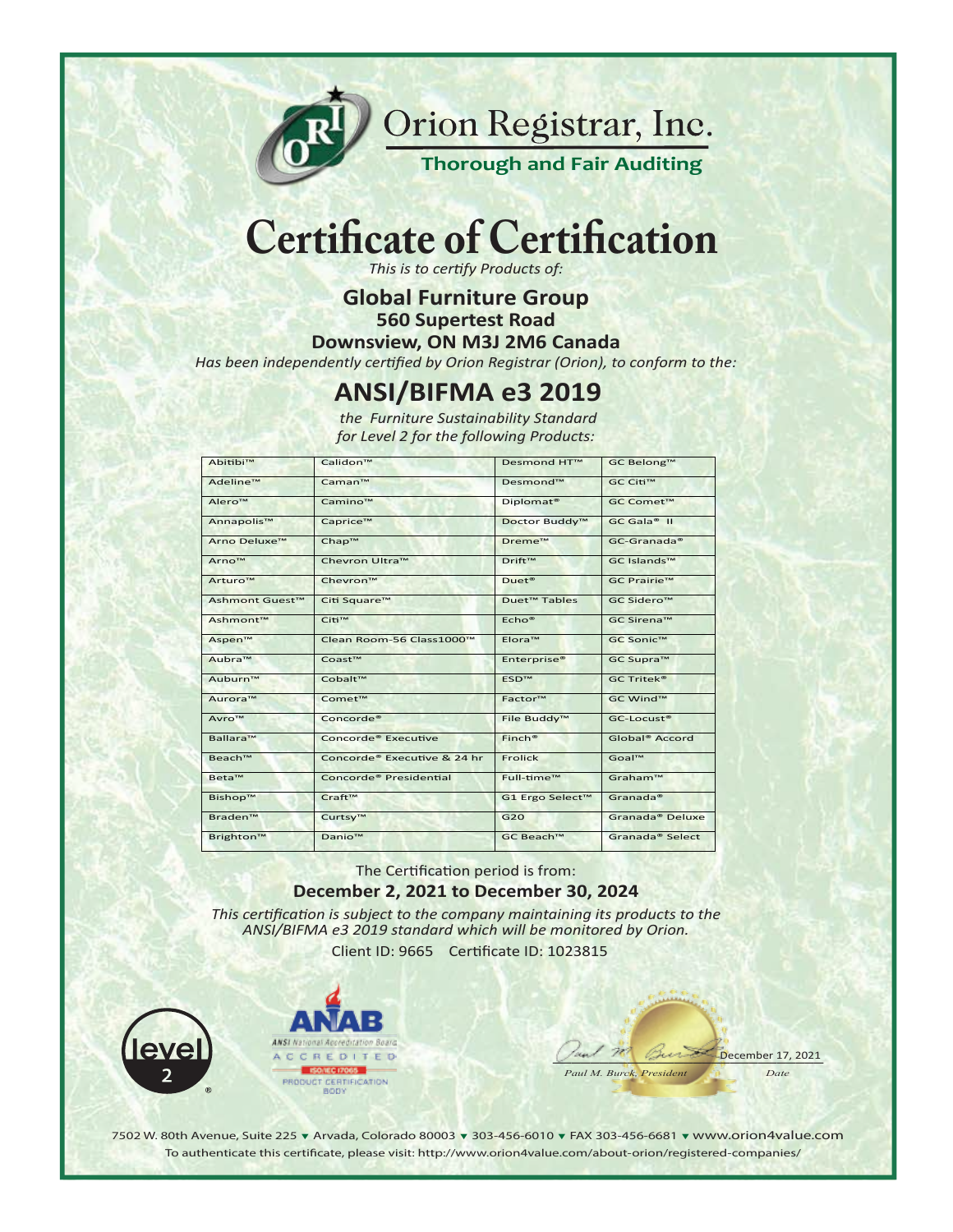

Orion Registrar, Inc.

**Thorough and Fair Auditing** 

## **Certificate of Certification**

*This is to certify Products of:*

**Global Furniture Group**

**560 Supertest Road**

**Downsview, ON M3J 2M6 Canada**

*Has been independently certified by Orion Registrar (Orion), to conform to the:*

### **ANSI/BIFMA e3 2019**

*the Furniture Sustainability Standard for Level 2 for the following Products:*

| Granada® Deluxe TS                | Malaga <sup>®</sup> S    | Pembrook™             |
|-----------------------------------|--------------------------|-----------------------|
| Granada <sup>®</sup> with Schukra | Marche™                  | Phoenix™              |
| Graphic <sup>®</sup>              | Mayne™                   | Popcorn               |
| Harmony™                          | Minotaur <sup>®</sup> 64 | Prairie™              |
| Harvest™                          | Minto                    | Praze™                |
| Ibex™                             | ML Park™                 | Prefer™               |
| Industrial-50™                    | MI <sup>™</sup>          | Primacare™            |
| Islands™                          | Moda™                    | Primacare™ HT         |
| Janna <sup>®</sup>                | Noble™                   | Primacare™ Wingback   |
| Jeo™                              | Nourish™                 | Programm <sup>®</sup> |
| Kate™                             | Novello                  | River™                |
| Key®                              | Obus Ultraforme™         | River+™               |
| Kriya™                            | ObusForme Comfort XL™    | Robust™               |
| Layne                             | ObusForme™               | Roma <sup>®</sup>     |
| Lite™                             | ObusForme™ Comfort       | Sas™                  |
| Locust <sup>®</sup>               | ObusForme™ Executive     | Saxon™                |
| Loover™                           | Orion™                   | Scale 1,2,3™          |
| Luray™                            | Overtime™                | Score®                |
| Lux <sup>™</sup>                  | Pacific™                 | Score® S              |
| Malaga <sup>®</sup>               | Part-time™               | Senator <sup>®</sup>  |

The Certification period is from:

#### **December 2, 2021 to December 30, 2024**

*This certification is subject to the company maintaining its products to the ANSI/BIFMA e3 2019 standard which will be monitored by Orion.*

Client ID: 9665 Cer�ficate ID: 1023815





*Paul M. Burck, President Date*

 $\frac{1}{2}$  and  $\frac{1}{2}$   $\frac{1}{2}$   $\frac{1}{2}$   $\frac{1}{2}$   $\frac{1}{2}$   $\frac{1}{2}$   $\frac{1}{2}$   $\frac{1}{2}$   $\frac{1}{2}$   $\frac{1}{2}$   $\frac{1}{2}$   $\frac{1}{2}$   $\frac{1}{2}$   $\frac{1}{2}$   $\frac{1}{2}$   $\frac{1}{2}$   $\frac{1}{2}$   $\frac{1}{2}$   $\frac{1}{2}$   $\frac{1}{2}$   $\frac{1}{2$ 

7502 W. 80th Avenue, Suite 225 ▼ Arvada, Colorado 80003 ▼ 303-456-6010 ▼ FAX 303-456-6681 ▼ www.orion4value.com To authenticate this certificate, please visit: http://www.orion4value.com/about-orion/reqistered-companies/